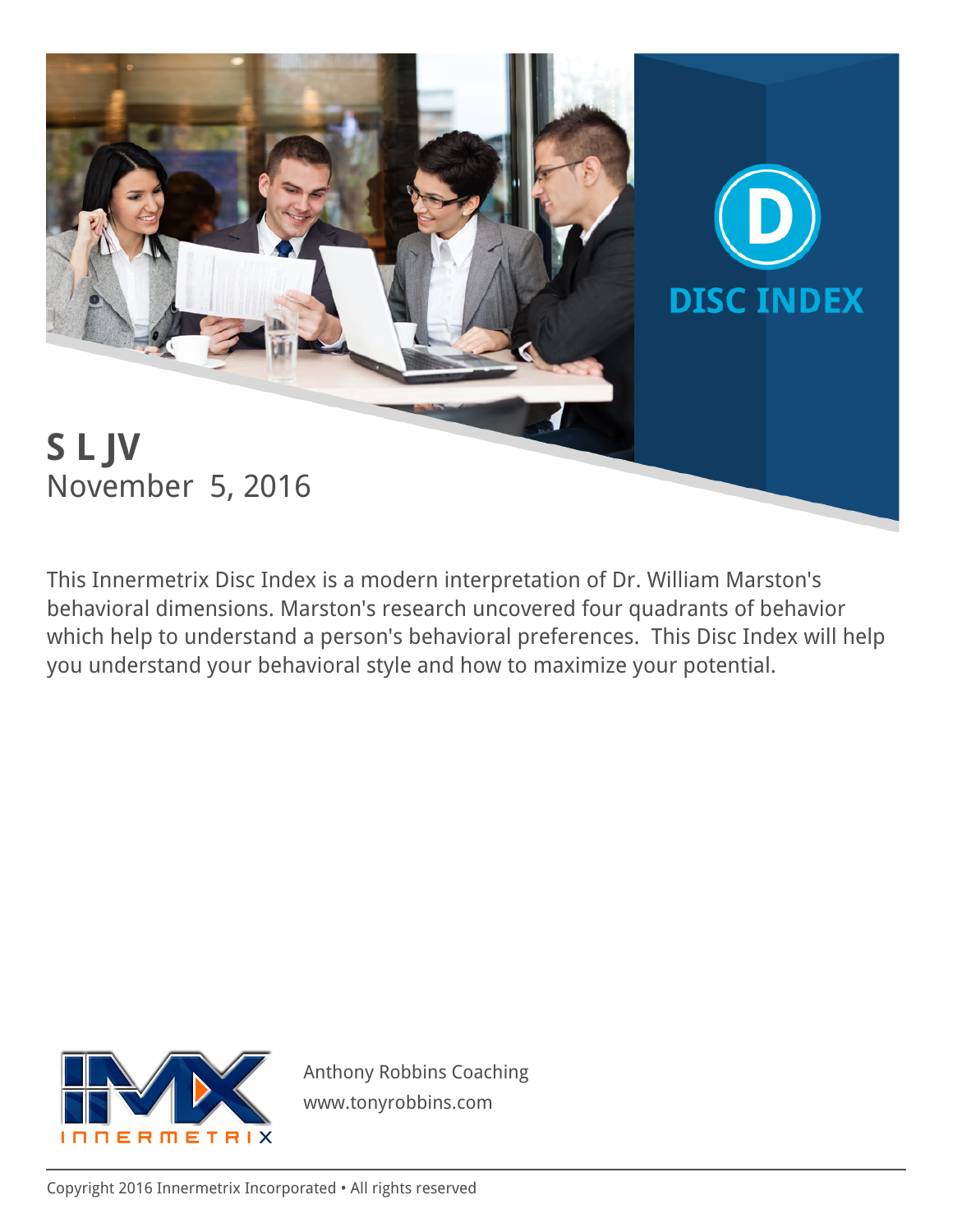



# Natural and Adaptive Styles Comparison

Natural Style: The natural style is how you behave when you are being most natural. It is your basic style and the one you adopt when you are being authentic and true to yourself. It is also the style that you revert to when under stress or pressure. Behaving in this style, however, reduces your stress and tension and is comforting. When authentic to this style you will maximize your true potential more effectively.

#### Adaptive Style:

The adaptive style is how you behave when you feel you are being observed or how you behave when you are aware of your behavior. This style is less natural and less authentic for you or your true tendencies and preferences. When forced to adapt to this style for too long you may become stressed and less effective.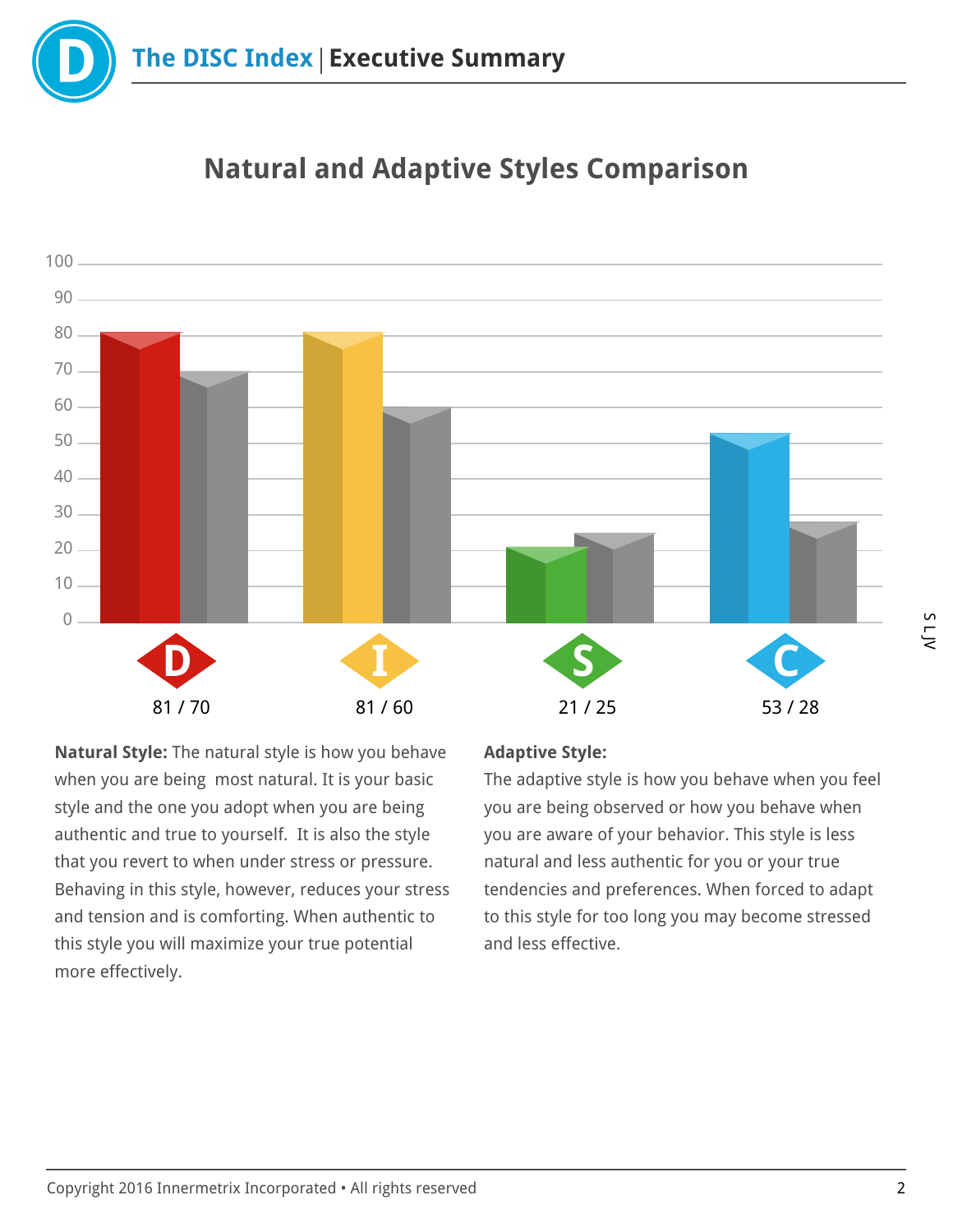

#### About This Report

Research conducted by Innermetrix shows that the most successful people share the common trait of self-awareness. They recognize the situations that will make them successful, and this makes it easy for them to find ways of achieving objectives that fit their behavioral style. They also understand their limitations and where they are not effective and this helps them understand where not to go or how not to be as well. Those who understand their natural behavioral preferences are far more likely to pursue the right opportunities, in the right way, at the right time, and get the results they desire.

This report measures four dimensions of your behavioral style. They are:

- Decisive your preference for problem solving and getting results
- Interactive your preference for interacting with others and showing emotion
- Stability your preference for pacing, persistence and steadiness
- Cautious your preference for procedures, standards and protocols

#### This report includes:

- The Elements of DISC Educational background behind the profile, the science and the four dimensions of behavior
- The DISC Dimensions A closer look at each of your four behavioral dimensions
- Style Summary A comparison of your natural and adaptive behavioral styles
- Behavioral Strengths A detailed strengths-based description of your overall behavioral style
- **Communication** Tips on how you like to communicate and be communicated with
- Ideal Job Climate Your ideal work environment
- **Effectiveness** Insights into how you can be more effective by understanding your behavior
- Behavioral Motivations Ways to ensure your environment is motivational
- Continual Improvement Areas where you can focus on improving
- Training & Learning Style Your preferred means of sharing and receiving styles
- Relevance Section Making the information real and pertinent to you
- Success Connection Connecting your style to your own life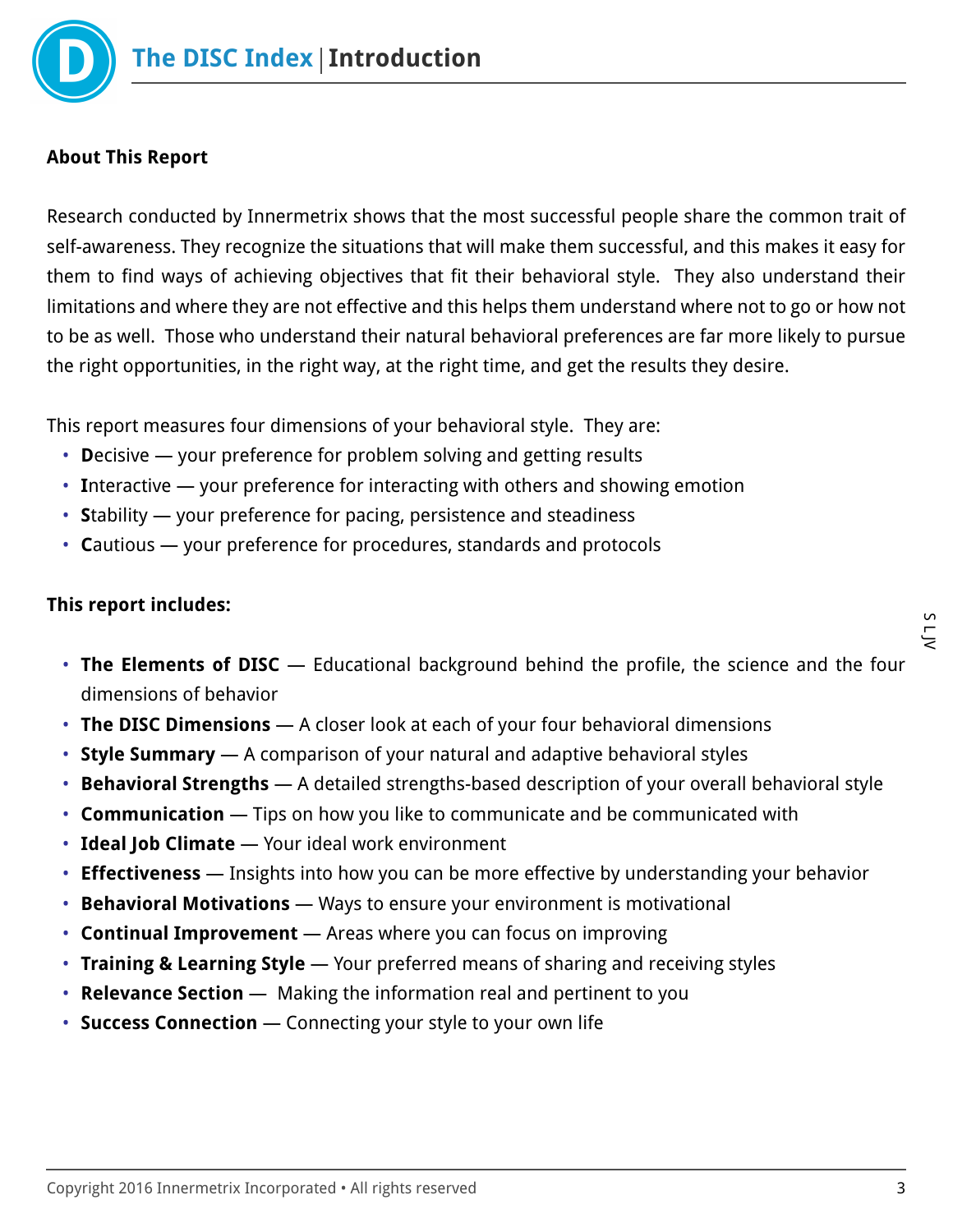

## The Elements of the DISC-Index

This DISC-Index report is unique in the marketplace for a number of reasons. You just completed the first ever click & drag DISC instrument on the market. This was constructed in a precise manner to allow for ease of responses, even in the midst of many difficult decisions. This intuitive interface allows you to focus on your answers, not the process.

Also, unlike other DISC instruments, this instrument allows you to rank all four items instead. As a result, this instrument produces zero waste in responses. Some instruments ask you to choose two items out of four, and leave two items blank. Those instruments have a 50% waste of terms, and do not provide for an efficient response process. The DISC Index instrument eliminates that response problem.

Another unique aspect of this DISC-Index report is that we present the DISC aspects of your behavior both as separate entities and as a dynamic combination of traits. This report presents the first time that each of the DISC elements are separated and developed as pure entities of themselves. This can serve as an important learning tool as you explore the deeper aspects of DISC. Your unique pattern of DISC traits is developed through the context of this report. Additionally, the following four pages will be devoted to exploring your DISC scores as separate components within the unique combination of traits that you exhibit.

A comment on contradictions: You may read some areas of this report that may contradict other text. This is due to the fact that many of us show contradictory behaviors in the normal course of our daily operations. Each of us are at times talkative and other times more reflective, depending on how we are adapting our behavior. The expression of these contradictions is a demonstration of the sensitivity of this instrument to determine these subtle differences in our natural and adaptive style.

 $\overline{\zeta}$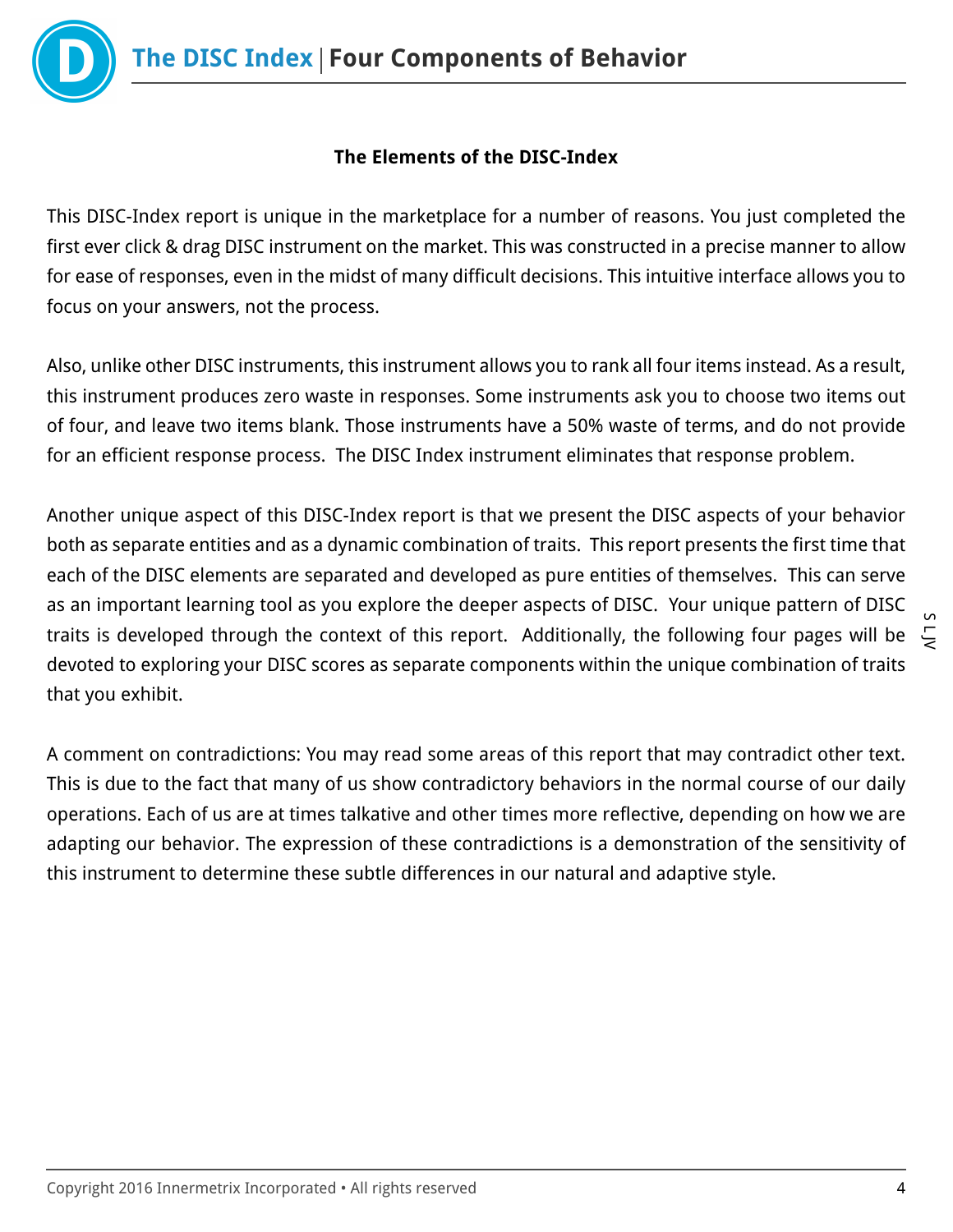

# A closer look at the four components of your behavioral style

| <b>Decisive</b>                                            | <b>Interactive</b>                                            | <b>Stabilizing</b>                                    | <b>Cautious</b>                                           |
|------------------------------------------------------------|---------------------------------------------------------------|-------------------------------------------------------|-----------------------------------------------------------|
| <b>Problems:</b>                                           | <b>People:</b>                                                | Pace:                                                 | <b>Procedures:</b>                                        |
| How you tend to<br>approach problems and<br>make decisions | How you tend to interact<br>with others and share<br>opinions | How you tend to pace<br>things in your<br>environment | Your preference for<br>established protocol/<br>standards |
| <b>High D</b>                                              | High I                                                        | <b>High S</b>                                         | <b>High C</b>                                             |
| <b>Demanding</b>                                           | <b>Gregarious</b>                                             | <b>Patient</b>                                        | <b>Cautious</b>                                           |
| <b>Driving</b>                                             | <b>Persuasive</b>                                             | Predictable                                           | Perfectionist                                             |
| Forceful                                                   | <b>Inspiring</b>                                              | Passive                                               | Systematic                                                |
| Daring                                                     | Enthusiastic                                                  | Complacent                                            | Careful                                                   |
| Determined                                                 | Sociable                                                      | <b>Stable</b>                                         | Analytical                                                |
| Competitive                                                | <b>Poised</b>                                                 | Consistent                                            | Orderly                                                   |
| Responsible                                                | Charming                                                      | Steady                                                | <b>Neat</b>                                               |
| Inquisitive                                                | Convincing                                                    | Outgoing                                              | <b>Balanced</b>                                           |
| Conservative                                               | <b>Reflective</b>                                             | <b>Restless</b>                                       | Independent                                               |
| Mild                                                       | Matter-of-fact                                                | Active                                                | Rebellious                                                |
| Agreeable                                                  | Withdrawn                                                     | Spontaneous                                           | Careless                                                  |
| <b>Unobtrusive</b>                                         | <b>Aloof</b>                                                  | <b>Impetuous</b>                                      | <b>Defiant</b>                                            |
| <b>Low D</b>                                               | <b>Low I</b>                                                  | <b>Low S</b>                                          | Low C                                                     |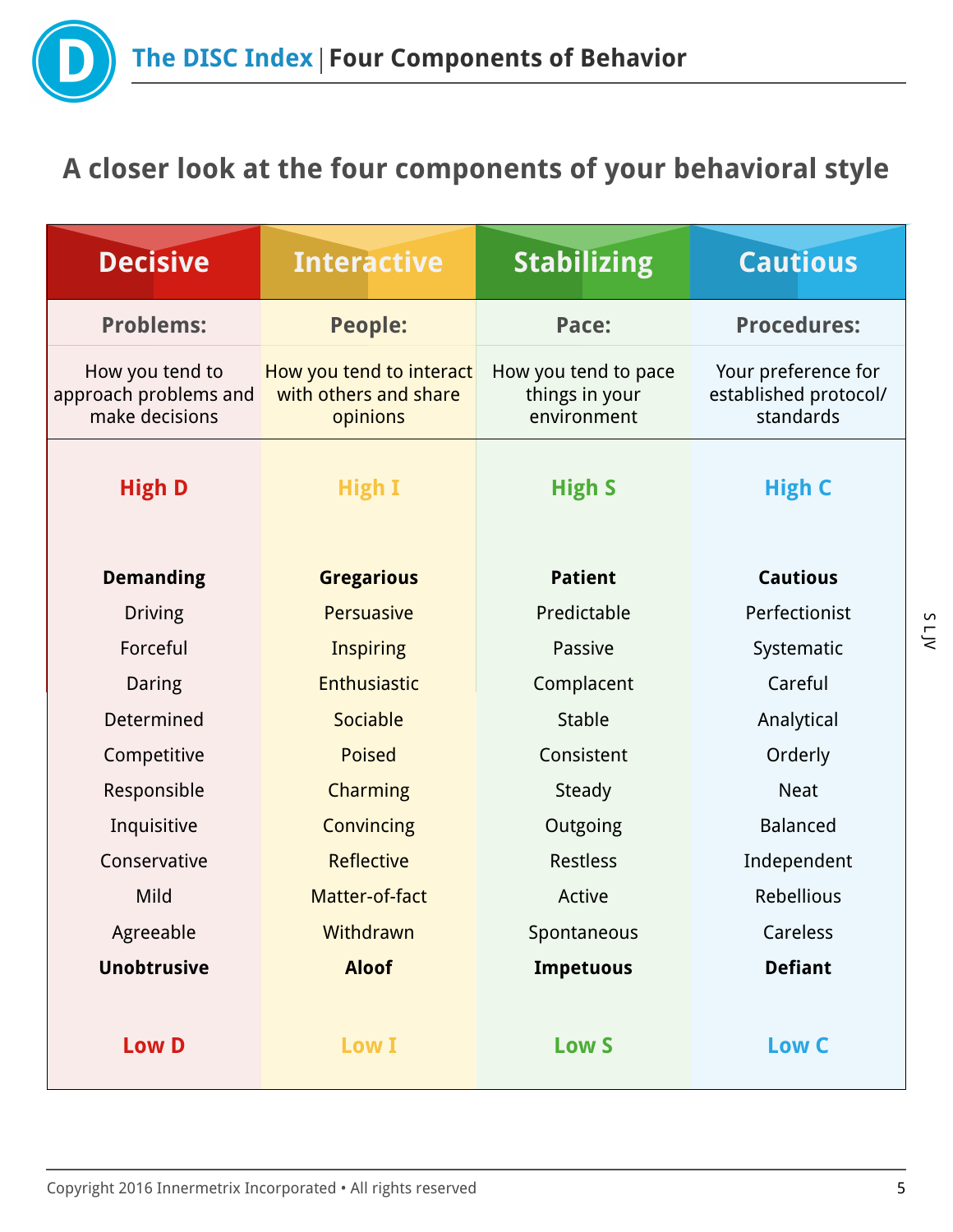

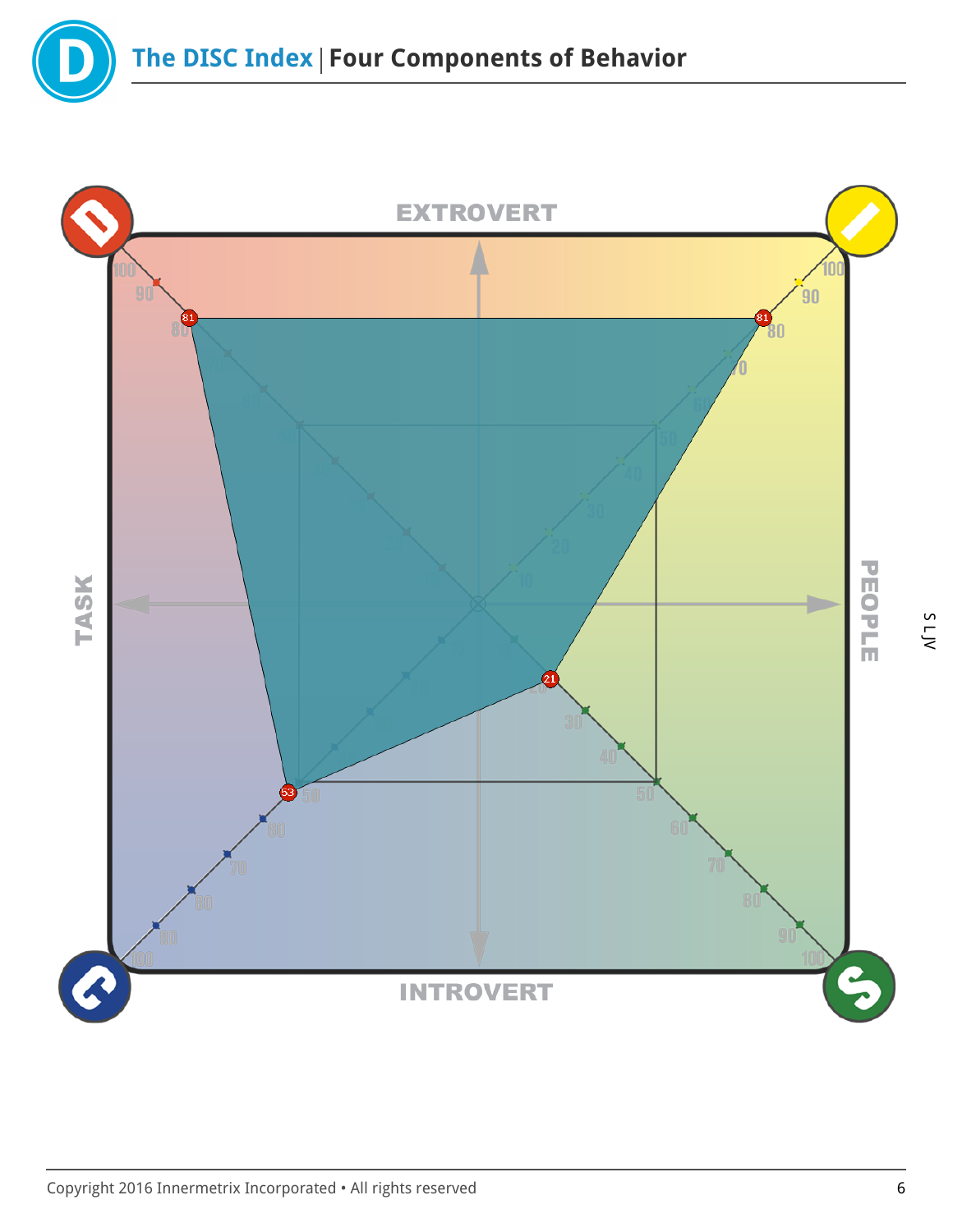The DISC Index | Four Components of Behavior



## Decisive

## Your approach to problem-solving and obtaining results

The D in DISC represents Decisiveness. Your score on this scale, represented below, shows your location on the D spectrum based on the pattern of your responses. A high score doesn't mean good, and a low score doesn't mean bad, as this is a spectrum or continuum of behavioral traits. For example:

## Higher D —

Tend to solve new problems very quickly and assertively. They take an active and direct approach to obtaining results. The key here is new problems such as those that are unprecedented or haven't happened before. There may also be an element of risk in taking the wrong approach or developing an incorrect solution, but those with a High D score are willing to take those risks, even if they may be incorrect.

#### Lower D —

Tend to solve new problems in a more deliberate, controlled, and organized manner. Again, the key here is new and unprecedented problems. The Lower D style will solve routine problems very quickly because the outcomes are already known. But, when the outcomes are unknown and the problem is an uncertain one, the Lower D style will approach the new problem in a calculated and deliberate manner by thinking things through very carefully before acting.



Natural  $81$  / Adaptive  $70$  Your score shows a very high score on the 'D' spectrum. The comments below highlight some of the traits specific to just your unique score.

- You are direct in your communications, no ambiguities.
- You may be perceived as somewhat egocentric by others (i.e., others who you feel are less confident than you).
- You are always interested in the new, the innovative, and the cutting-edge ideas.
- The more difficult the challenge, the more motivated you seem to become.
- Your approach tends to be forceful and very direct.
- You love a good challenge, seek freedom, and look for a lot of variety.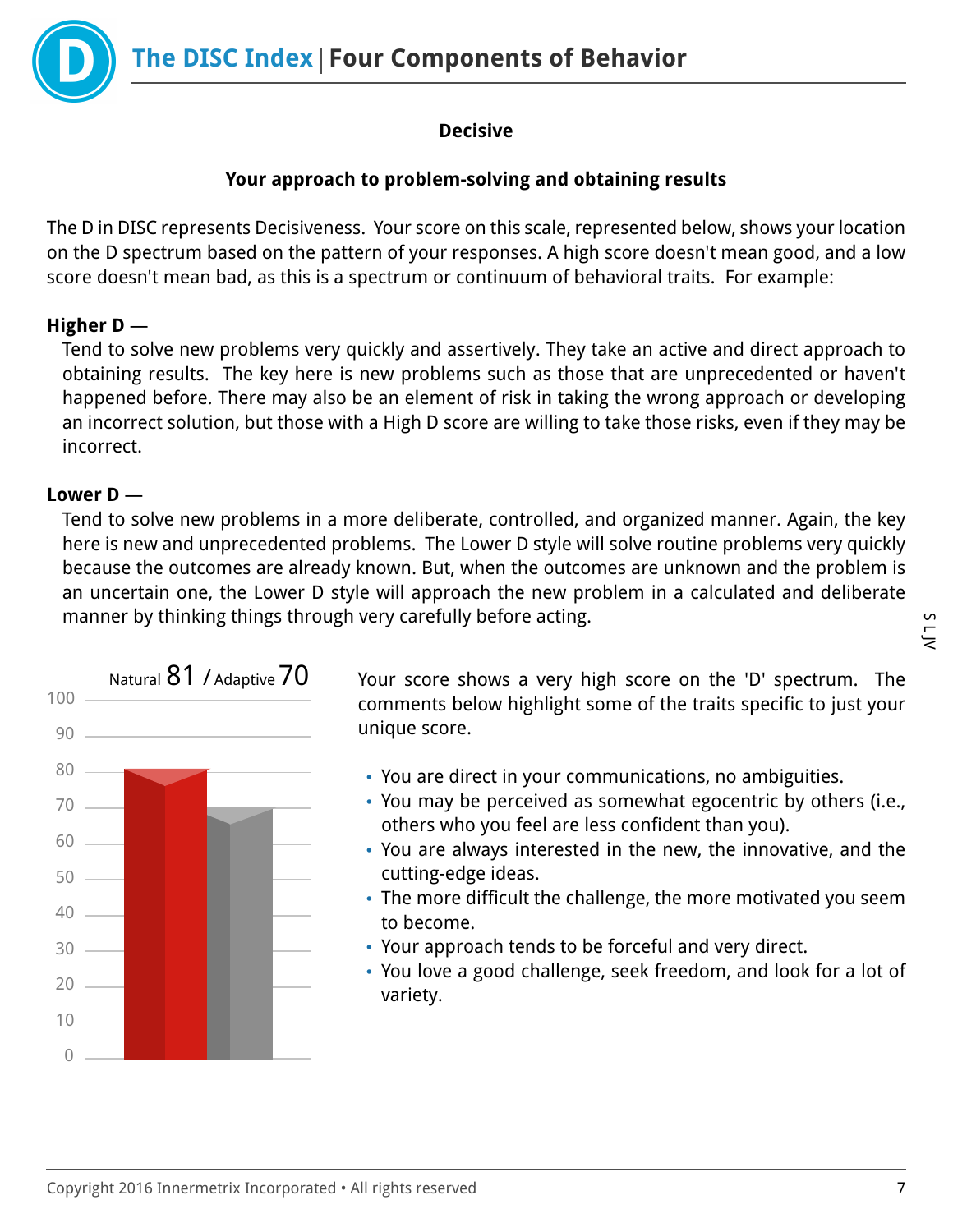

## Interactive

#### Your approach to interacting with people and display of emotions.

The I in DISC represents Interactive. Your score on this scale represented below shows your location on the I spectrum based on the pattern of your responses. A high score doesn't mean good, and a low score doesn't mean bad, as this is a spectrum or continuum of behavioral traits. For example:

#### Higher I —

Tend to meet new people in an outgoing, gregarious, and socially assertive manner. The key here is new people whom one hasn't met before. Many other styles are talkative, but more so with people that they've known for some time. The Higher I scores are talkative, interactive and open even with people whom they have just initially met. People scoring in this range may also be a bit impulsive. Generally speaking, those with the Higher I scores are generally talkative and outgoing.

## Lower I —

Tend to meet new people in a more controlled, quiet and reserved manner. Here's where the key word "new people" enters the equation. Those with Lower I scores are talkative with their friends and close associates, but tend to be more reserved with people they've just recently met. They tend to place a premium on the control of emotions, and approach new relationships with a more reflective approach than an emotional one.



Natural  $81$  / Adaptive  $60$  Your score shows a very high score on the 'I' spectrum. The comments below highlight some of the traits specific to just your unique score.

- At times, your desire to express your opinion and interact with others may come across as self-promoting by the quieter people you know.
- You really like meeting new people and easily interact. No one is a stranger.
- You are very optimistic.
- You suffer from a fair amount of procrastination when it comes to tasks that require you to work with too many details all by yourself.
- You can at times be too impulsive in making decisions.
- You express or talk about your emotions openly on the up-side or down-side.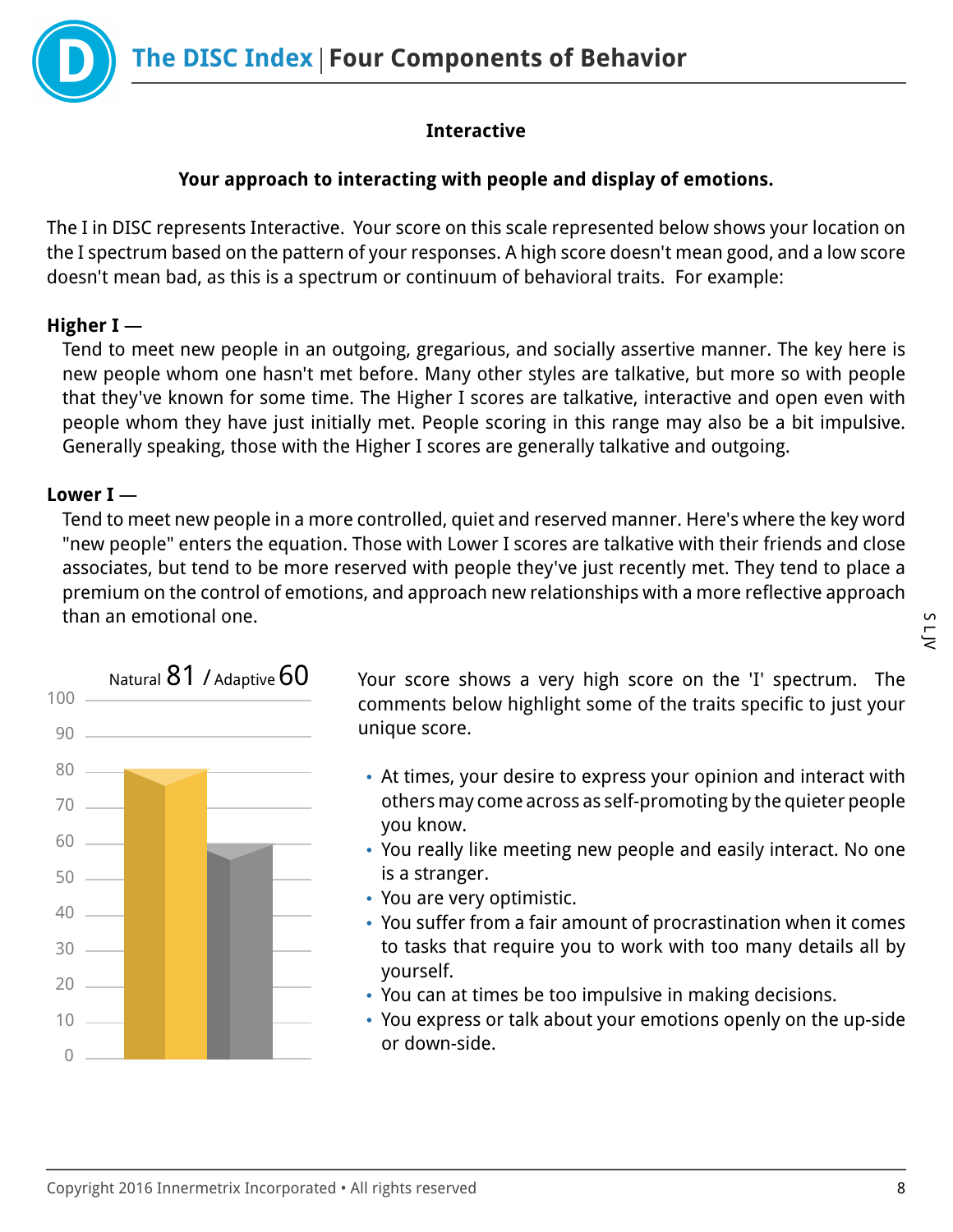The DISC Index | Four Components of Behavior



# Stabilizing

## Your approach to the pace of the work environment

The S in DISC represents Stabilizing. Your score on this scale represented below shows your location on the S spectrum based on the pattern of your responses. A high score doesn't mean good, and a low score doesn't mean bad, as this is a spectrum or continuum of behavioral traits. For example:

# Higher S —

Tend to prefer a more controlled, deliberative and predictable environment. They place a premium on security of a work situation and disciplined behavior. They also tend to show a sense of loyalty to a team or organization, and as a result, may have a greater longevity or tenure in a position than some other styles. They have an excellent listening style and are very patient coaches and teachers for others on the team.

## Lower S —

Tend to prefer a more flexible, dynamic, unstructured work environment. They value freedom of expression and the ability to change quickly from one activity to another. They tend to become bored with the same routine that brings security to the Higher S traits. As a result, they will seek opportunities and outlets for their high sense of urgency and high activity levels, as they have a preference for spontaneity.



Natural  $21$  / Adaptive  $25$  Your score shows a very low score on the 'S' spectrum. The comments below highlight some of the traits specific to just your unique score.

- You insist on freedom of expression.
- You constantly seek flexibility and diversity in the work you do.
- You prefer dynamic and unpredictable environments that keep things interesting.
- You work well in a wide variety of locations and are able to shift gears quickly onto various projects.
- You have a strong preference for a dynamic environment. If one doesn't exist, you likely find a way to create one.
- You can be quite restless and desire to keep moving forward.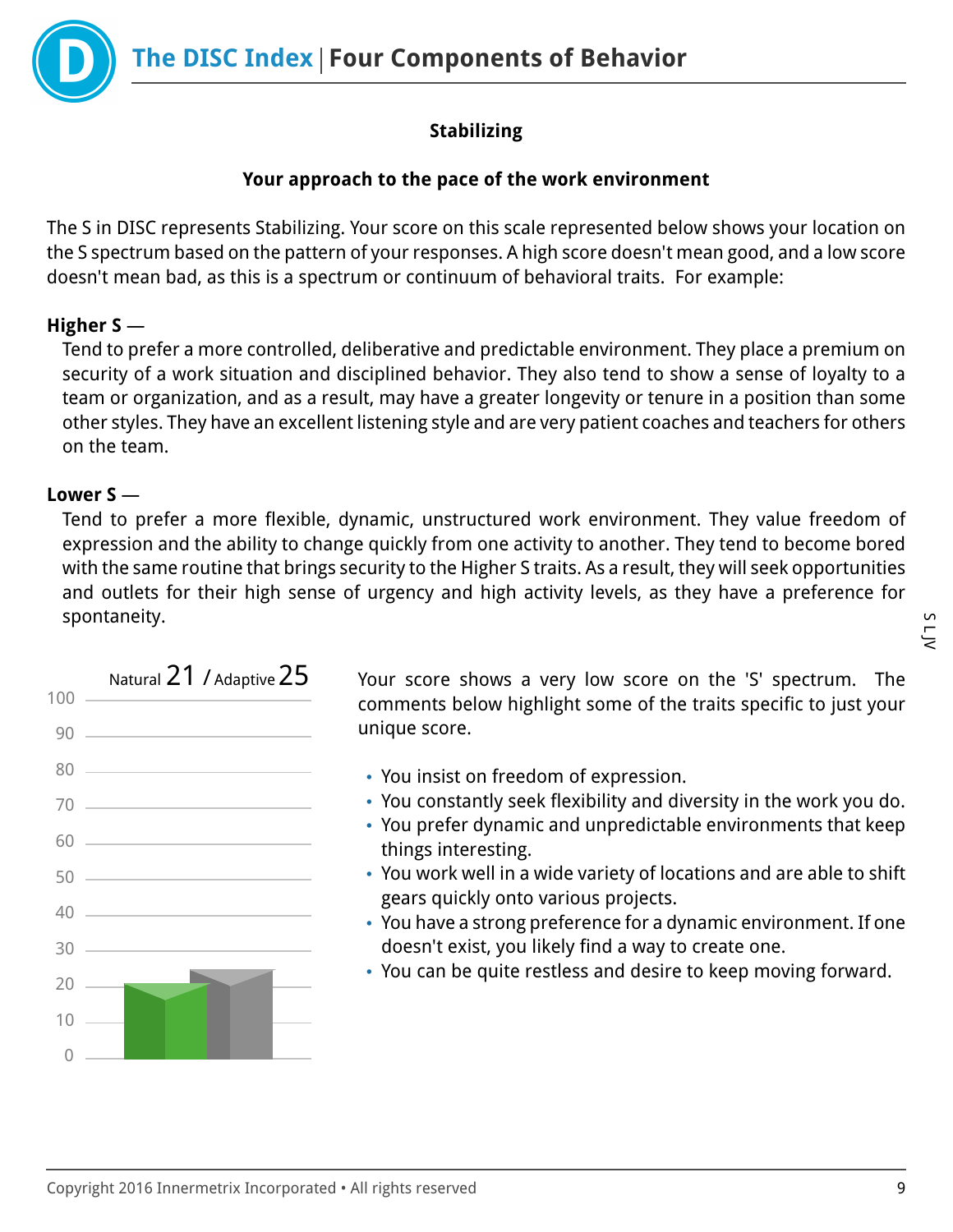The DISC Index | Four Components of Behavior

## Cautious

## Your approach to standards, procedures, and expectations.

The C in DISC represents Cautiousness. Your score on the scale represented below shows your location on the C spectrum based on the pattern of your responses. A high score doesn't mean good, and a low score doesn't mean bad, as this is a spectrum or continuum of behavioral traits. For example:

## Higher C —

 Tend to adhere to rules, standards, procedures, and protocol set by those in authority whom they respect. They like things to be done the right way according to the operating manual. "Rules are made to be followed" is an appropriate motto for those with higher C scores. They have some of the highest quality control interests of any of the styles and frequently wish others would do the same.

## Lower C —

Tend to operate more independently from the rules and standard operating procedures. They tend to be bottom-line oriented. If they find an easier way to do something, they'll do it by developing a variety of strategies as situations demand. To the Lower C scores, rules are only guidelines, and may be bent or broken as necessary to obtain results.



Natural  $53$  / Adaptive  $28$  Your score shows a high average score on the 'C' spectrum. The  $\sum_{n=1}^{\infty}$ comments below highlight some of the traits specific to just your unique score.

- Your approach to working with others is usually tactful and respectful.
- You are quite analytical and enjoy a higher level of details and data.
- You prefer an environment that is precise and detailed.
- Your preference is to adhere to the defined and proven way of doing things.
- You are sensitive to high quality control and have a need for accuracy.
- You desire a lot of accuracy and detail.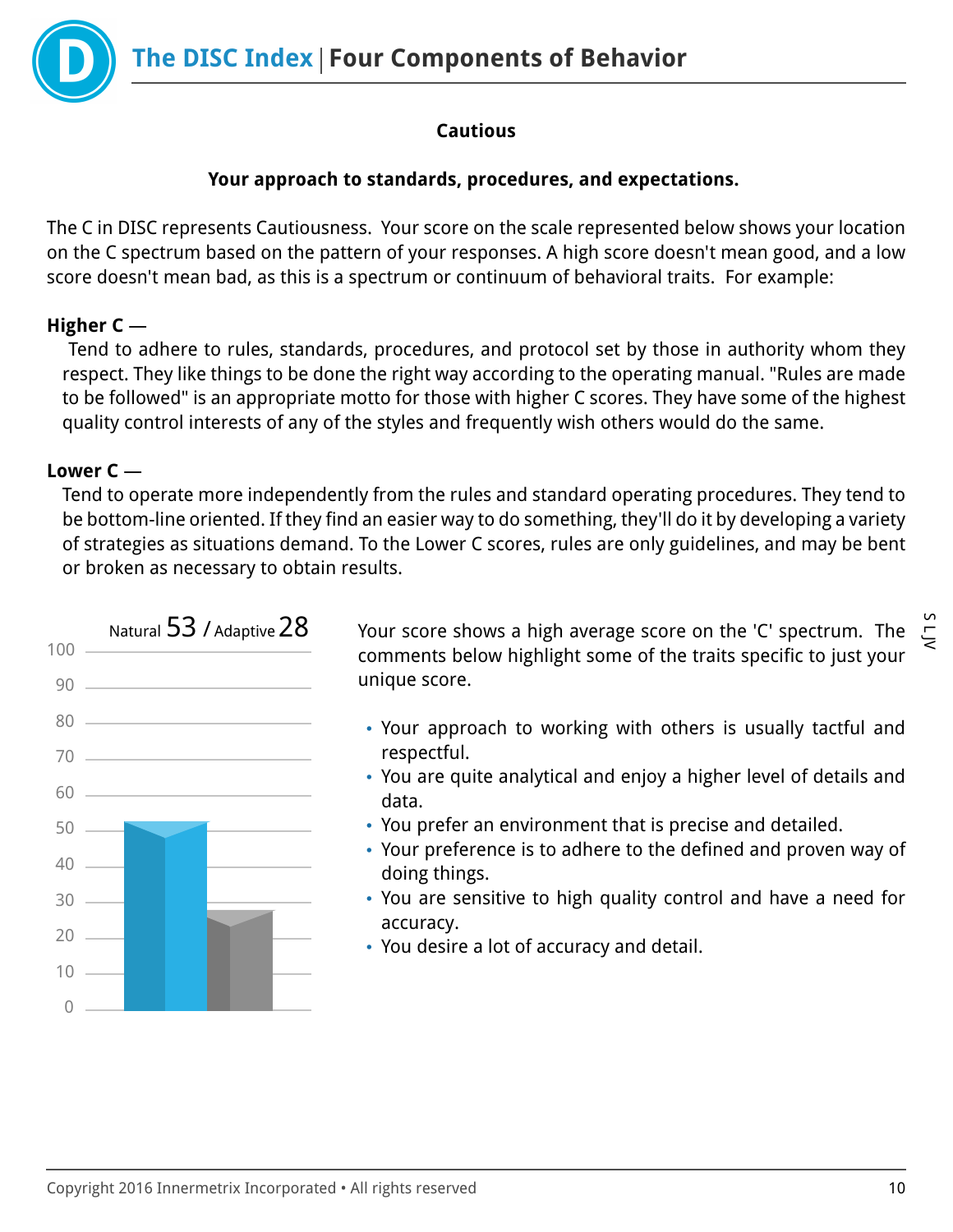

## Natural Style Pattern:

Your natural style is the way you tend to behave when you aren't thinking about it. This is where you are most comfortable (natural). This is also the style you will revert back to when under stress or moving too quickly to be consciously thinking about modifying your behavior. Finally, this is the style you should seek to be true to in your daily roles. Being natural will return better results with less effort and stress. The following statements are true to just your unique natural style:

- A strong competitor and very active self-starter.
- Able to think quickly on your feet.
- Tends to be a confident and independent person who is a self-starter and has a strong competitive edge.
- Able to project an image of openness and friendship to others, even while maintaining self control and an ability to distance from others when necessary.
- S L JV • Able to combine both direction of others and persuasion of others into a powerful skill of inspiring others to reach their maximum potential.
- All plotting points in the score pattern indicate a very active agent who makes things happen and doesn't wait for things to happen.
- The Lower S traits provide a high sense of urgency to get things done… now.
- Pace of personal operations is faster than many people and may be a primary example of 'multitasking.'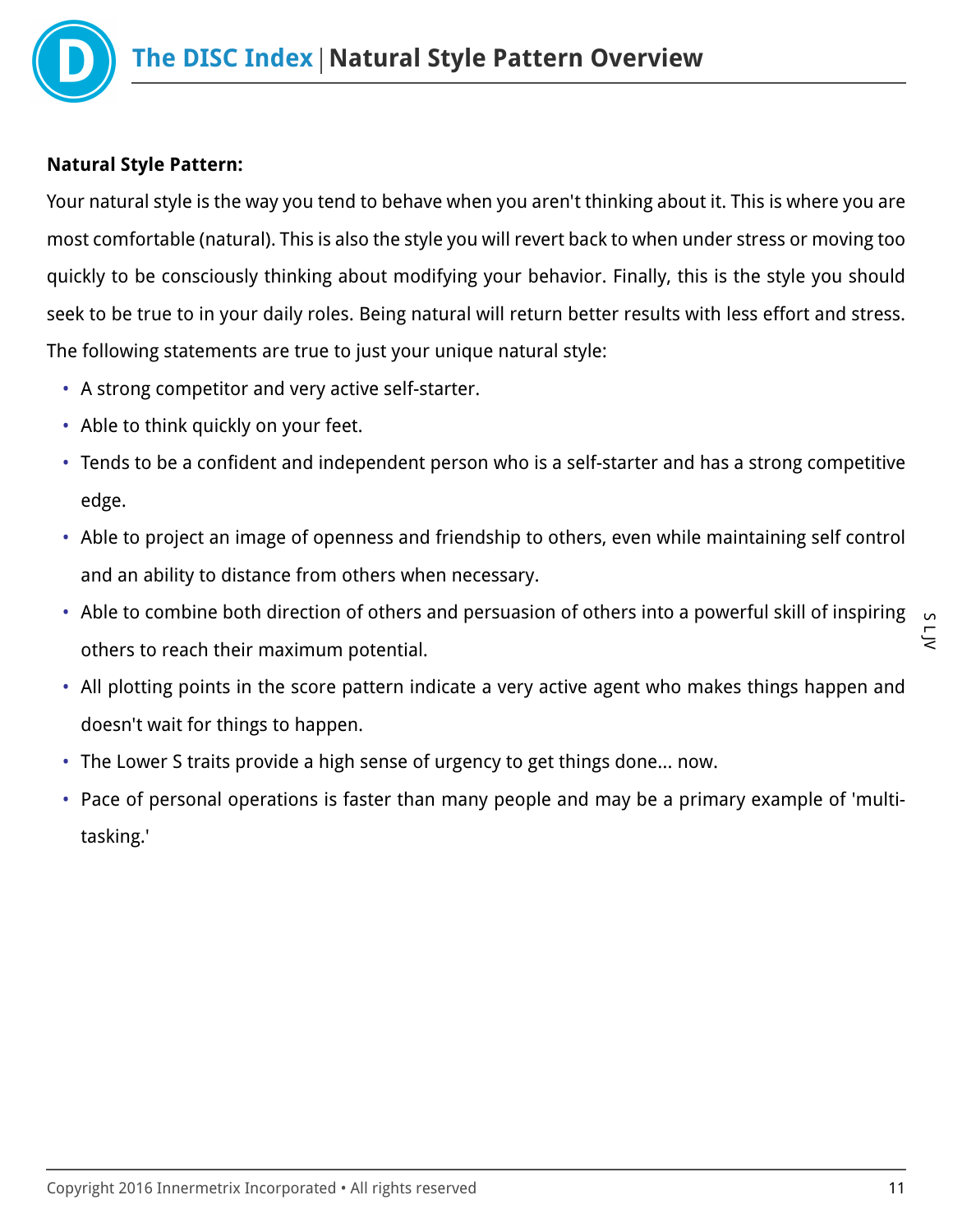

## Adaptive Style Pattern:

This is the style of behavior you adapt to when you are conscious of your own behavior, when you feel you are being observed or whenever you are trying to better fit a situation. This is not a natural style for you, but still one of your two styles none-the-less. In other words, it is the way you feel you "should" behave when thinking about it. The statements below are specific to your individual Adaptive style:

- Is seen by others as a mover & shaker who jumps in to compete with the best.
- May be seen by some as aggressive and determined to meet or exceed goals or expectations. The High D and Lower S preferences bring energy to this trait.
- The High D traits bring a direct, bottom-line orientation, while the High I traits allow for a sensitivity to people.
- Forward-thinking on planning ideas and activities related to the big-picture.
- Certainly known to others as a self-starter.
- Seems to thrive in, and is motivated by, positions of power, authority and responsibility.
- Fueled by ego and optimism, he may be seen as a bold risk-taker.
- Is perceived as one who is a very resourceful person: well-networked, and influential.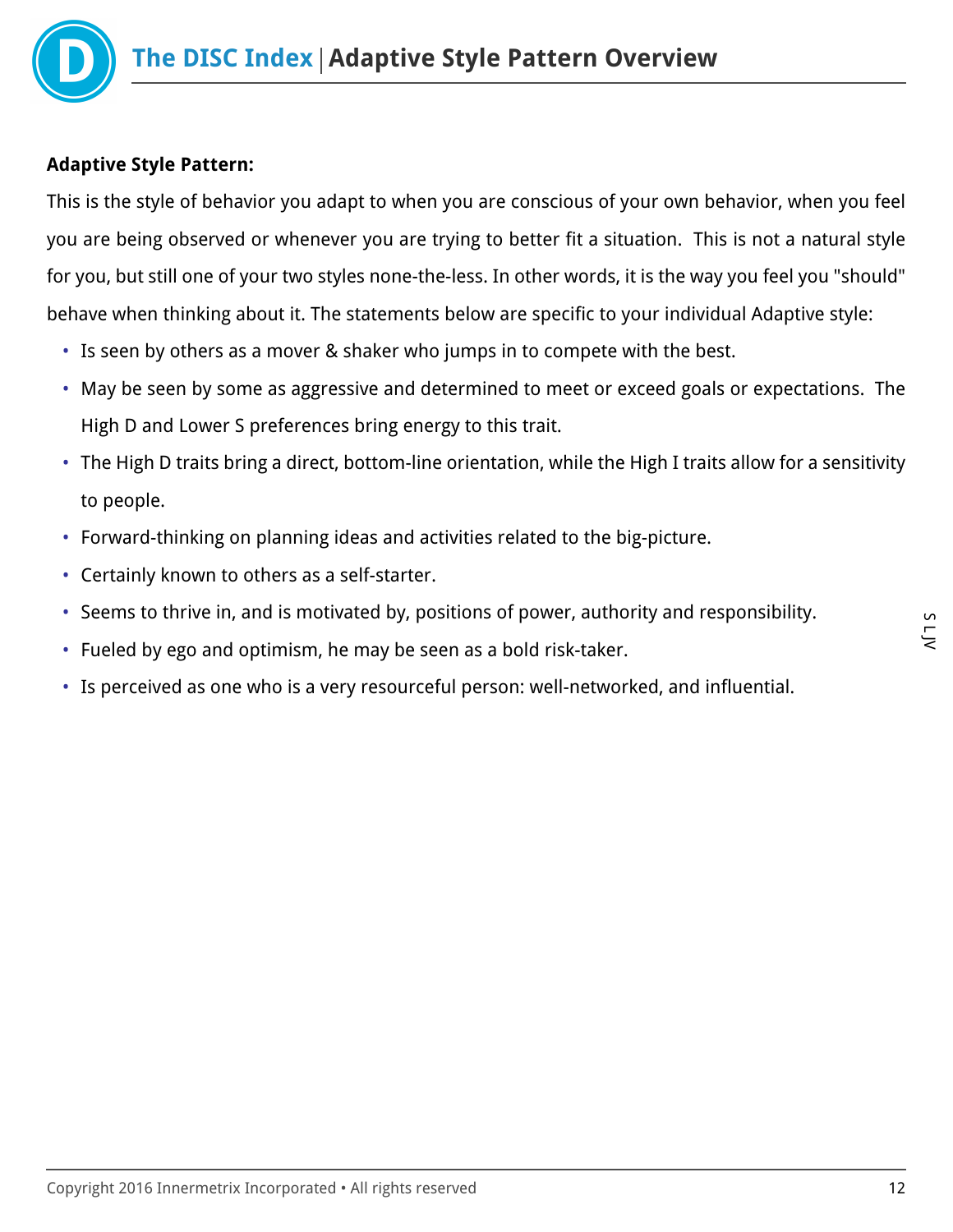

Based on your behavioral style there are certain opportunities for becoming more effective by being aware of how you prefer, and enjoy, to behave. The items below may assist you in your professional development growth. By understanding these items you may find explanations for why you may be stuck in some areas of your life and why other aspects give you no trouble at all. You could be more effective by:

- Opportunity for rapid learning, a broad scope of responsibilities and advancement.
- Opportunities for involvement with a wide variety of people both internal and external.
- Remembering that not everyone shares your high sense of urgency.
- Remembering not to be as abrupt and blunt sometimes.
- Positions of leadership or higher responsibility.
- Freedom from repetitive tasks, routine, or details.
- Greater focus on the immediate work tasks and less on socializing at times.
- Being aware of where your authority begins and ends.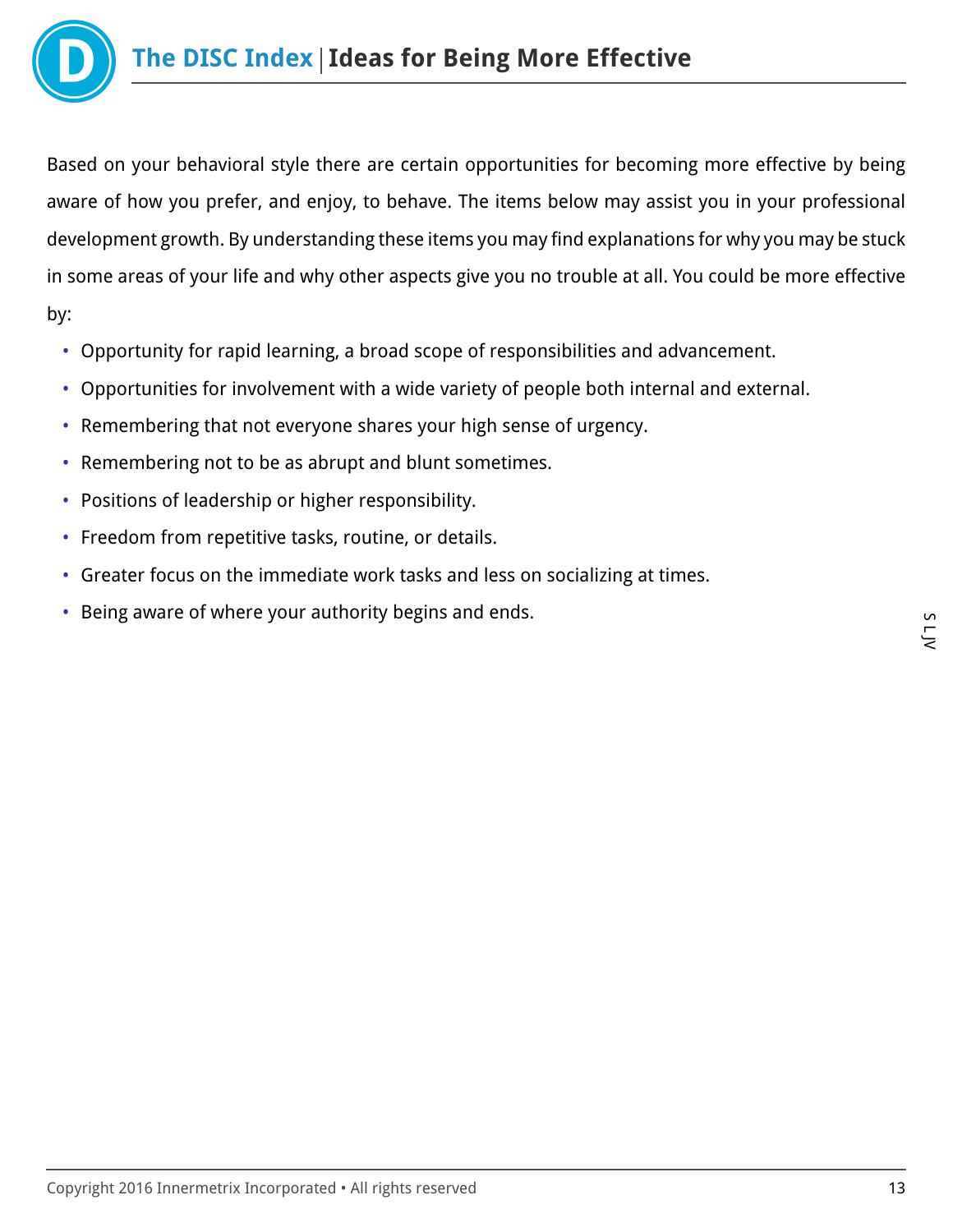

Your behavioral style will cause you to be motivated by certain factors in your environment. Having these present may make you feel more motivated, and productive. The following are things that you may want in your surroundings to feel optimally motivated:

- A forum in which to offer his ideas and solutions.
- An environment with new problems to solve and new goals to achieve.
- A climate allowing many contacts and meeting new people.
- Recognition for the skills, insight, and problem-solving that he brings to the team.
- To be able to control his own career destiny, and make the necessary choices and decisions to make it happen.
- An environment that provides rapid advancement to positions of higher responsibility.
- New problems to solve.
- Works best with a superior who is competent, optimistic, has a high sense of urgency, and is willing to delegate authority.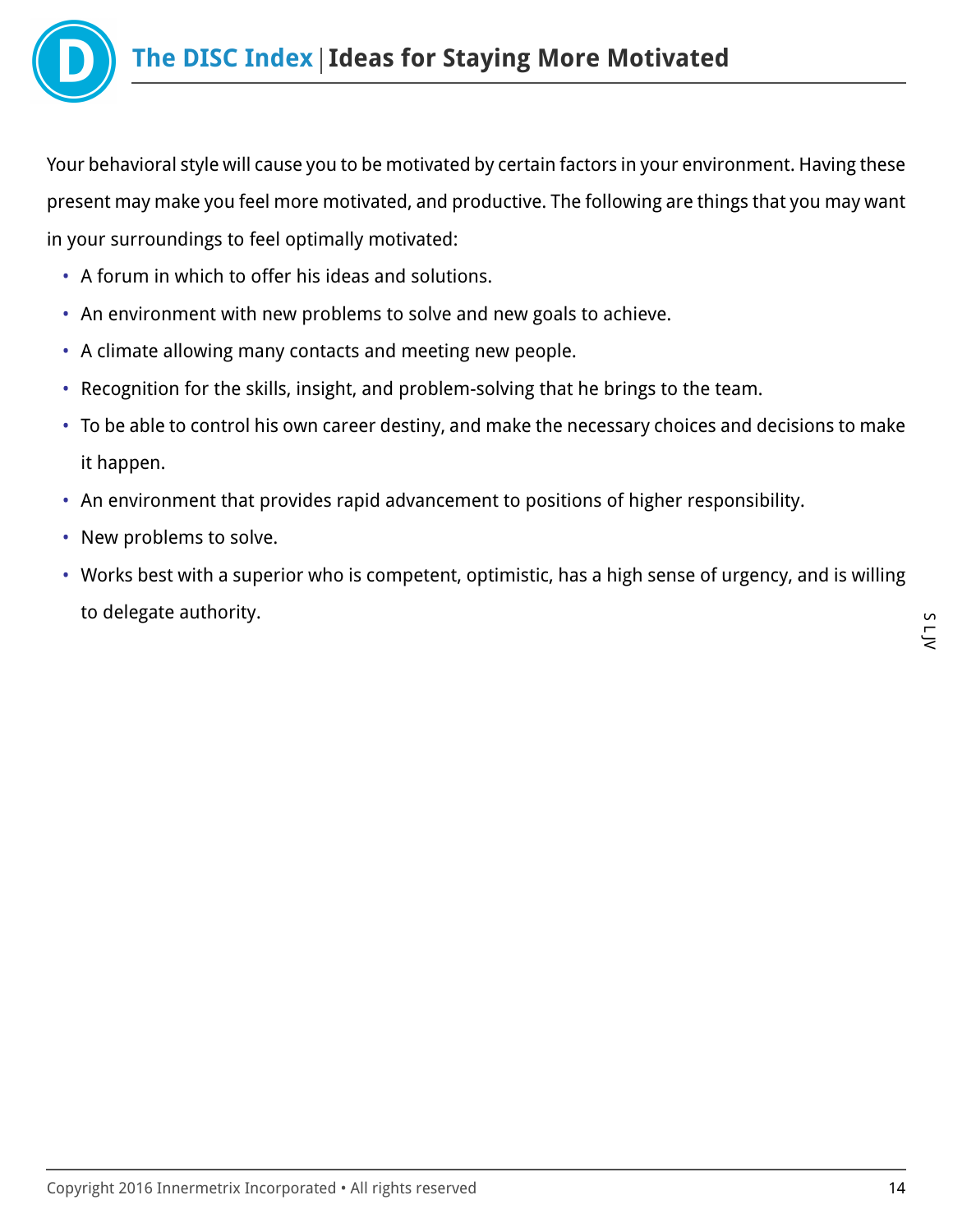

Each behavioral style contains certain unique strengths as a result of how your four behavioral dimensions relate to each other. Understanding your own unique behavioral strengths is an important part of putting your new level of self-awareness to work for your success and satisfaction. The following statements highlight specific strengths of your behavioral style:

- Response pattern indicates a strong tendency to work toward making things happen rather than waiting for things to happen.
- Initiates new ideas and promotes them by energizing others.
- Very skilled at verbal expression. Can deliver the same message using a persuasive style or an authoritative style with equal confidence.
- Works in an assertive and aggressive manner for the goals, the team, and the organization at large.
- Demands high performance of self and others on the team.
- Able to set high goals, then works hard with people to achieve those goals.
- Able to use discipline in an appropriate manner to achieve a win-win situation.
- Excellent at building new projects, initiatives, or territory for an organization.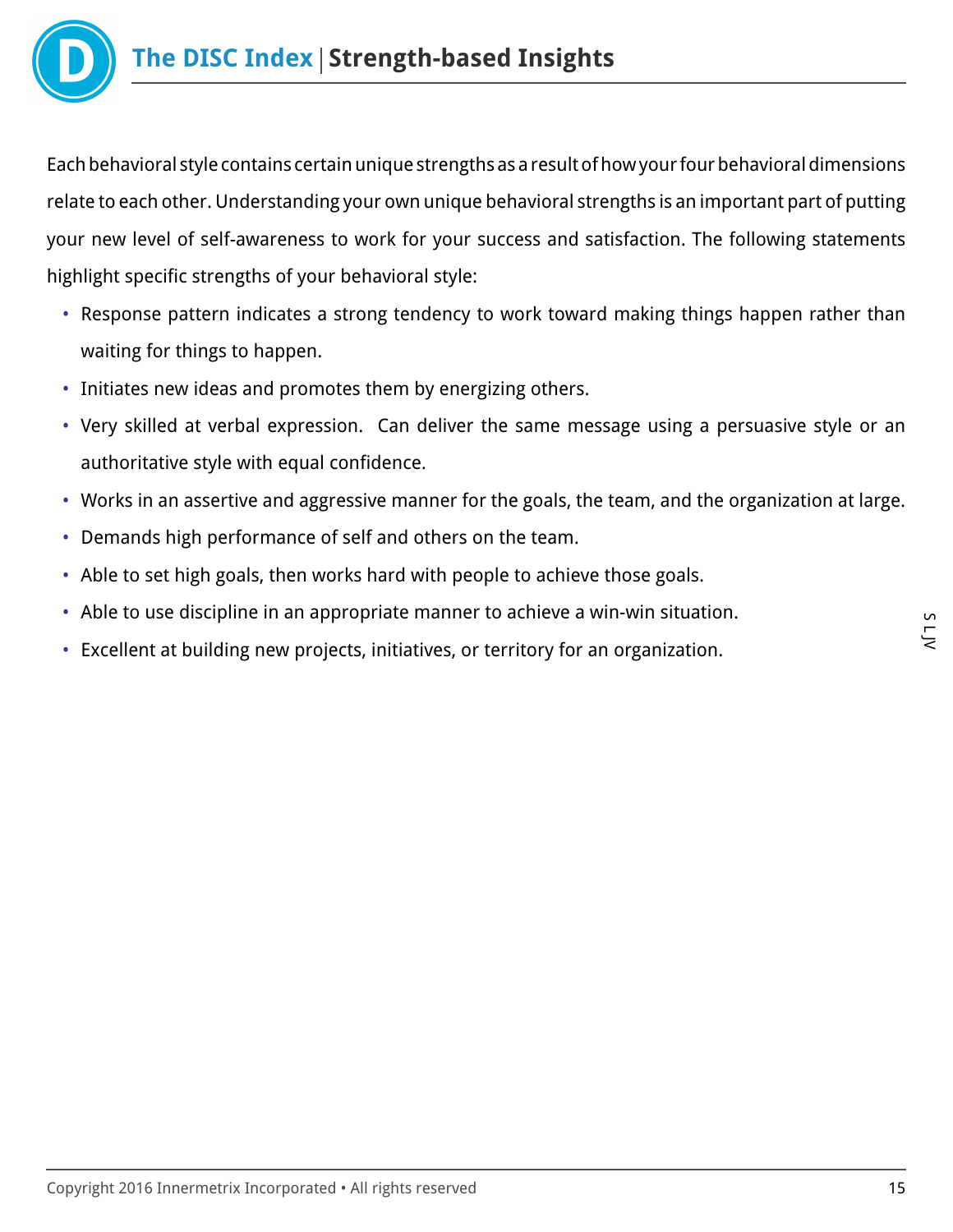

Your behavioral style plays a significant role in determining what aspects of an environment you like. The items below will help you understand what will define an ideal working climate for you. Based on how you prefer to behave, an ideal climate for you is one that provides you with:

- Wide bandwidth of operation and influence.
- Challenges to solve new problems.
- Assignments involving motivational skills in leading others.
- Short cut methods, and reduction of potential bottlenecks.
- Non-routine assignments.
- Opportunity to see immediate results.
- Social recognition for accomplishments.
- Challenges in building new territory or networks of people.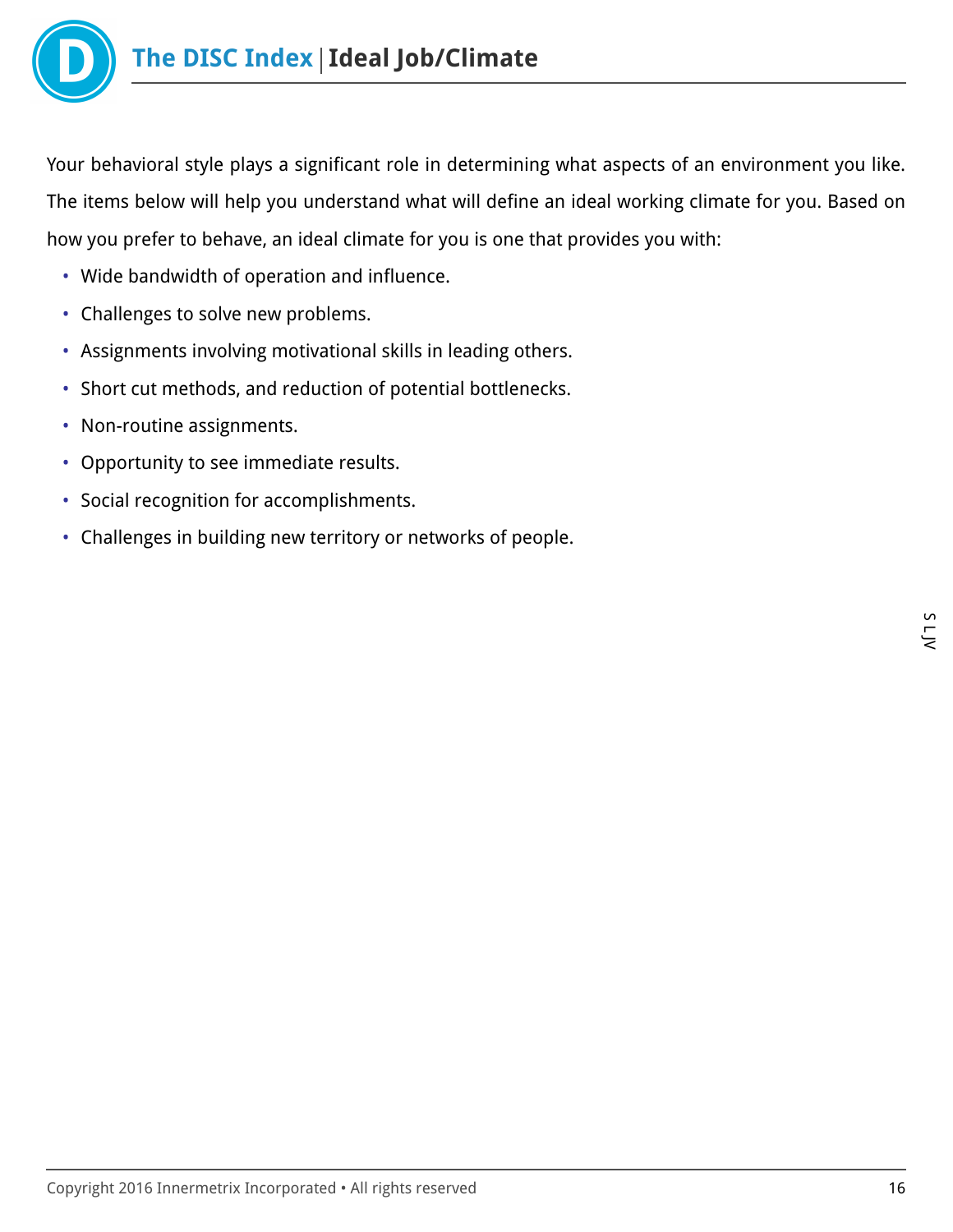

Along with strengths, all behavioral styles come with areas that could become weaknesses - if depended upon or not acknowledged. The trick is not to manufacture a weakness in the first place by depending on these things.

Here are a few items that could become problematic for you if not acknowledged or known. Your awareness of the potentials below is your best step in making sure they remain only potential problems. Due to your behavioral style, you may tend to:

- Be somewhat intimidating to others due to your aggressiveness and dominance.
- Sometimes overuse an "ends justify the means" perspective.
- Set expectations for yourself and others that are overly ambitious or unrealistic.
- Become impatient, especially with slower-moving or slower-thinking people.
- Be a selective listener, hearing only what you want to hear at times.
- Become more easily angry or belligerent when under pressure or when threatened.
- Lose interest in the project or initiative once the challenge is gone and it has become more of a routine.
- Easily become restless and impatient with overly complex processes or slow-moving work.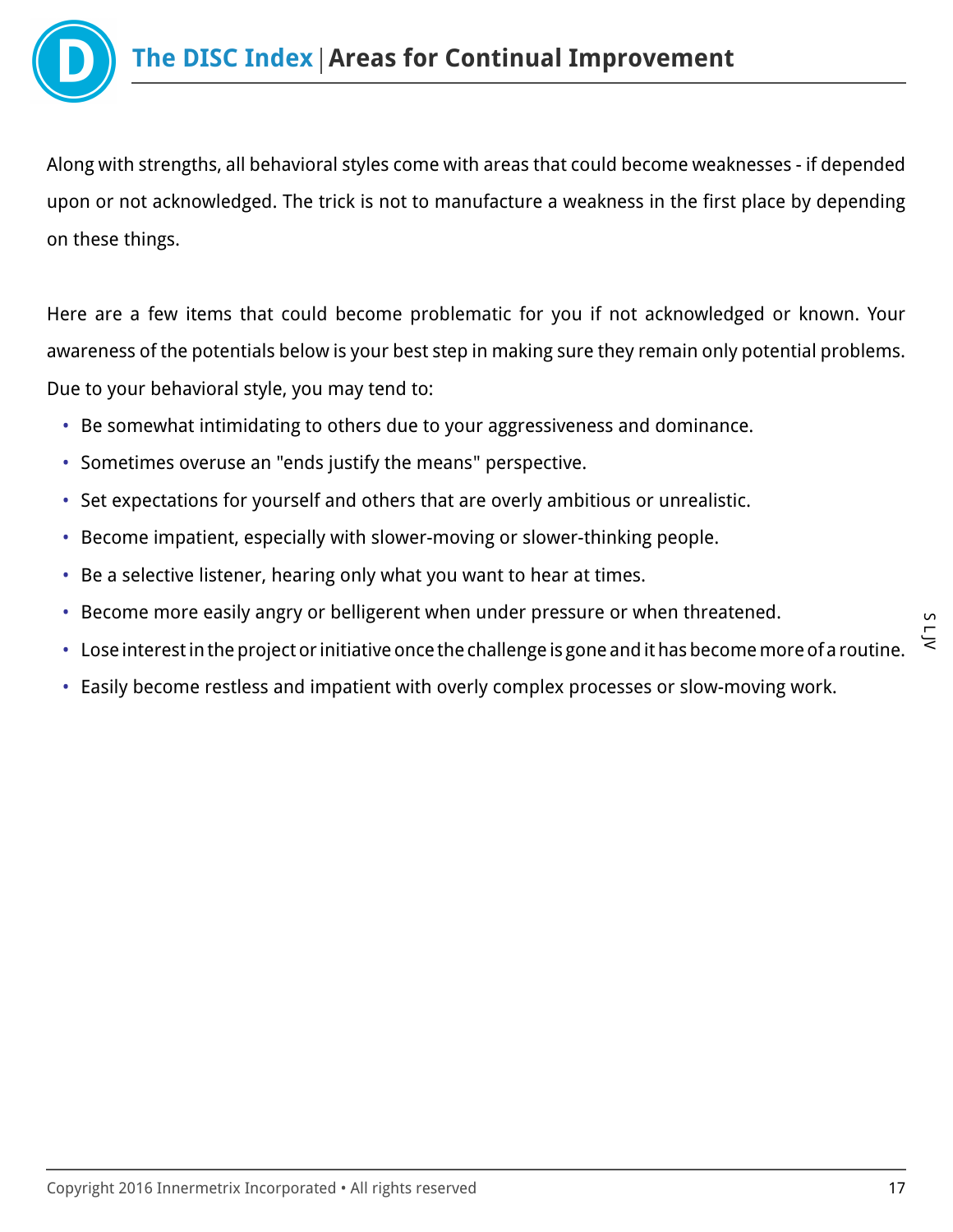

Based on how you tend to behave you have certain preferences for how you like to convey information, teach, instruct or share knowledge with others. This is also true of how you like to receive information and learn. Understanding your behavioral preferences here will help increase your effectiveness in teaching or instructing others, and in being taught and learning.

## How you prefer to share knowledge or teach:

- You can expect others to be responsible for their own learning and professional development.
- You may sometimes push to learn too quickly, without providing enough information.
- You don't like to teach on the same topic too much.
- You tend to expect those you teach to move as quickly as you do, and not get stuck in any minutia.
- You are more likely to instruct, then facilitate learning.
- You connect learning to your own examples, self.
- You can intimidate those you teach, or come across too forcefully.

#### How you prefer to receive knowledge or learn:

- Process information actively.
- Prefer self-defined goals and flexibility in being able to modify assignments.
- Integrate experiences with practical applications and ideas.
- Like self-discovery and trial and error methods occasionally.
- Seek practicality and results.
- Like factual data and hands-on experiences.
- Prefer the concrete rather than the abstract.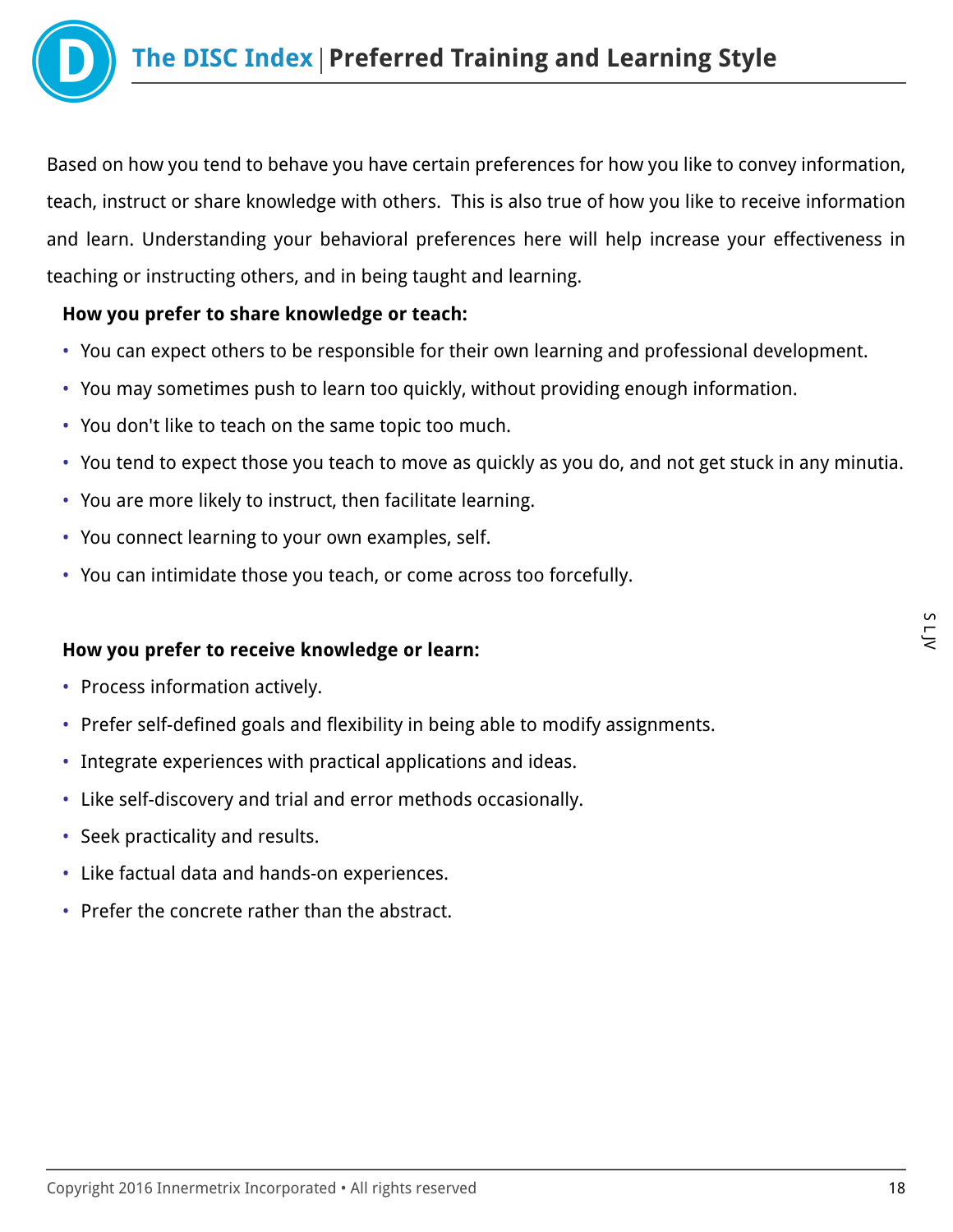

This page is unique in this report because it is the only one that doesn't speak directly to you, rather to those who interact with you. The information below will help others communicate with you more effectively by appealing to your natural behavioral style. The first items are things others SHOULD do to be better understood by you (Do's) and the second list is of things others SHOULD NOT do (Don'ts) if they want you to understand them well.

## Things to do to effectively communicate with S:

- Ask 'what' oriented questions that close the issue or topics.
- Be specific about what needs to be done and who is going to do it.
- Be certain to conclude the communication with some modes of action and specific next-steps for all involved.
- Be certain to emphasize next action-steps.
- Be clear in your explanations.
- S L JV • Do your homework and be prepared with goals, objectives, support materials, etc., but don't plan on using all of them. Have the material with you as support.
- Offer specific evidence about the probability of success or effectiveness of some of the options.

# Things to avoid to effectively communicate with S:

- Avoid making guarantees and assurances when there is a risk in meeting them.
- Don't forget or lose things necessary for the meeting or project.
- Be certain all decision-points have reached closure and action-plans are the result.
- Don't 'dream' too much with the team or you'll lose time.
- Don't confuse or distract from the business issues at hand.
- Don't make decisions for anyone.
- Don't come in with a ready-made decision, unless you are ready to accept changes.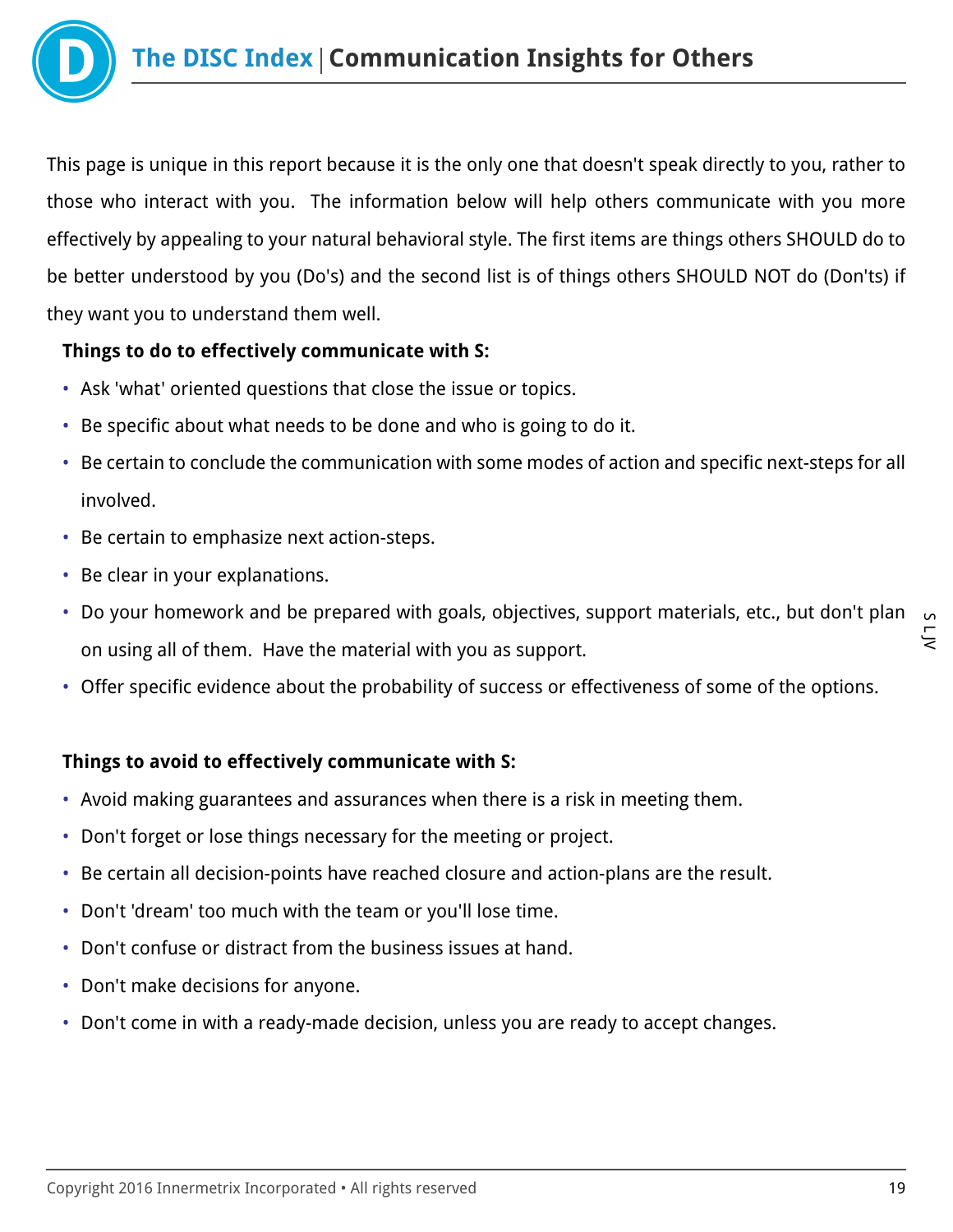

In order to make the most out of the information in this report it is important that you connect it to your life in a tangible way. To help you make this information your own, and pull out the most relevant parts, fill in the blanks below.

\_\_\_\_\_\_\_\_\_\_\_\_\_\_\_\_\_\_\_\_\_\_\_\_\_\_\_\_\_\_\_\_\_\_\_\_\_\_\_\_\_\_\_\_\_\_\_\_\_\_\_\_\_\_\_\_\_\_\_\_\_\_\_\_\_\_\_\_\_\_\_\_\_\_\_\_\_\_\_\_\_\_\_\_\_\_\_\_\_\_\_\_\_\_\_\_\_\_\_\_\_\_\_\_\_\_\_

\_\_\_\_\_\_\_\_\_\_\_\_\_\_\_\_\_\_\_\_\_\_\_\_\_\_\_\_\_\_\_\_\_\_\_\_\_\_\_\_\_\_\_\_\_\_\_\_\_\_\_\_\_\_\_\_\_\_\_\_\_\_\_\_\_\_\_\_\_\_\_\_\_\_\_\_\_\_\_\_\_\_\_\_\_\_\_\_\_\_\_\_\_\_\_\_\_\_\_\_\_\_\_\_\_\_\_

\_\_\_\_\_\_\_\_\_\_\_\_\_\_\_\_\_\_\_\_\_\_\_\_\_\_\_\_\_\_\_\_\_\_\_\_\_\_\_\_\_\_\_\_\_\_\_\_\_\_\_\_\_\_\_\_\_\_\_\_\_\_\_\_\_\_\_\_\_\_\_\_\_\_\_\_\_\_\_\_\_\_\_\_\_\_\_\_\_\_\_\_\_\_\_\_\_\_\_\_\_\_\_\_\_\_\_

\_\_\_\_\_\_\_\_\_\_\_\_\_\_\_\_\_\_\_\_\_\_\_\_\_\_\_\_\_\_\_\_\_\_\_\_\_\_\_\_\_\_\_\_\_\_\_\_\_\_\_\_\_\_\_\_\_\_\_\_\_\_\_\_\_\_\_\_\_\_\_\_\_\_\_\_\_\_\_\_\_\_\_\_\_\_\_\_\_\_\_\_\_\_\_\_\_\_\_\_\_\_\_\_\_\_\_

\_\_\_\_\_\_\_\_\_\_\_\_\_\_\_\_\_\_\_\_\_\_\_\_\_\_\_\_\_\_\_\_\_\_\_\_\_\_\_\_\_\_\_\_\_\_\_\_\_\_\_\_\_\_\_\_\_\_\_\_\_\_\_\_\_\_\_\_\_\_\_\_\_\_\_\_\_\_\_\_\_\_\_\_\_\_\_\_\_\_\_\_\_\_\_\_\_\_\_\_\_\_\_\_\_\_\_

\_\_\_\_\_\_\_\_\_\_\_\_\_\_\_\_\_\_\_\_\_\_\_\_\_\_\_\_\_\_\_\_\_\_\_\_\_\_\_\_\_\_\_\_\_\_\_\_\_\_\_\_\_\_\_\_\_\_\_\_\_\_\_\_\_\_\_\_\_\_\_\_\_\_\_\_\_\_\_\_\_\_\_\_\_\_\_\_\_\_\_\_\_\_\_\_\_\_\_\_\_\_\_\_\_\_\_

\_\_\_\_\_\_\_\_\_\_\_\_\_\_\_\_\_\_\_\_\_\_\_\_\_\_\_\_\_\_\_\_\_\_\_\_\_\_\_\_\_\_\_\_\_\_\_\_\_\_\_\_\_\_\_\_\_\_\_\_\_\_\_\_\_\_\_\_\_\_\_\_\_\_\_\_\_\_\_\_\_\_\_\_\_\_\_\_\_\_\_\_\_\_\_\_\_\_\_\_\_\_\_\_\_\_\_

#### Decisiveness:

How is your 'D' score relevant to your life?

Interacting: How is your 'I' score relevant to your life?

#### Stabilizing:

How is your 'S' score relevant to your life?

#### Cautiousness:

How is your 'C' score relevant to your life?

#### Overall Natural Style:

What is one way in which your natural style relates to your life?

#### Overall Adaptive Style:

What is one way in which your adaptive style relates to your life?

#### Strength-based insights:

What specific strengths do you think connect to your success more than any other?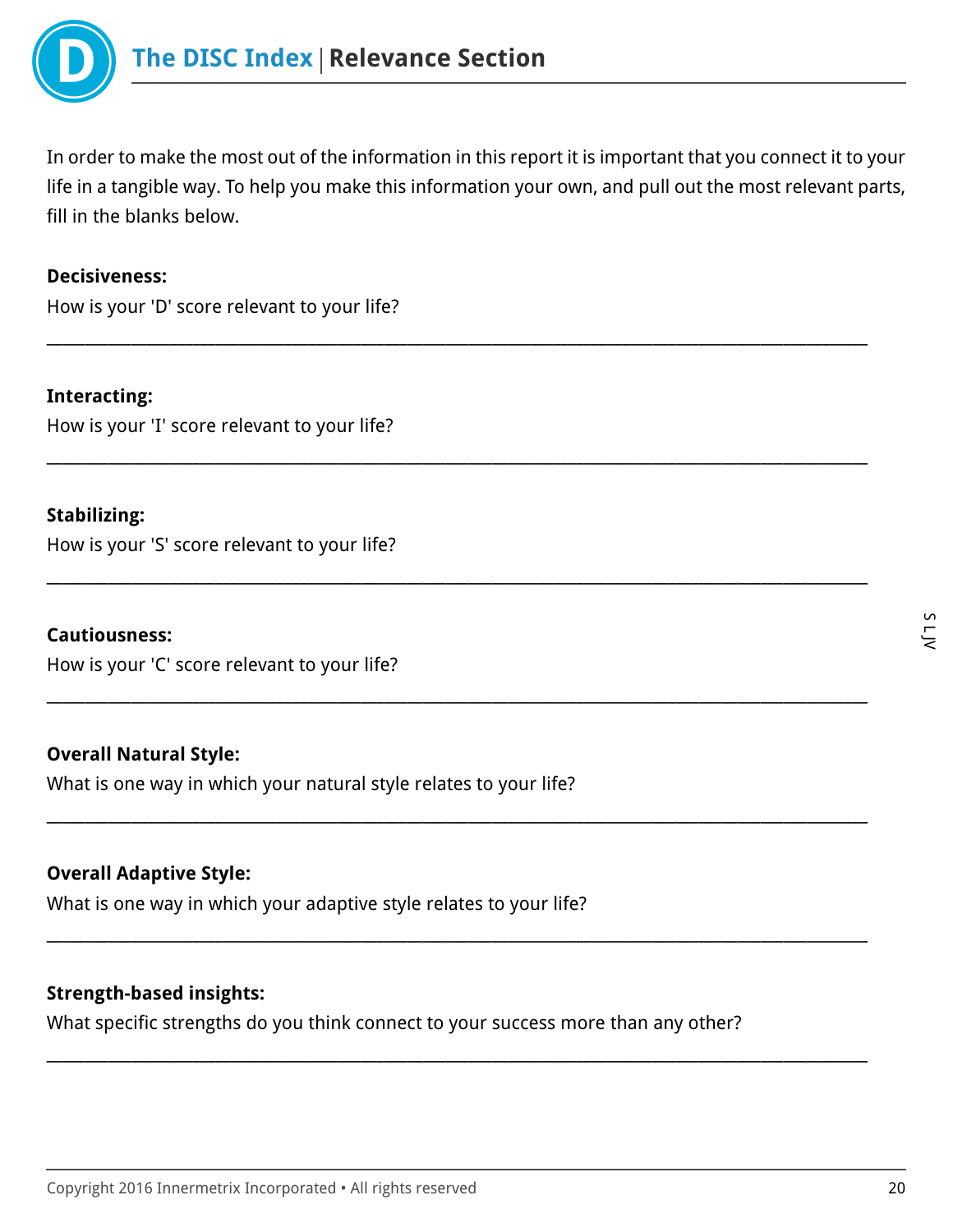

#### Communication Dos and Don'ts:

What did you learn from understanding your preferred communication style?

\_\_\_\_\_\_\_\_\_\_\_\_\_\_\_\_\_\_\_\_\_\_\_\_\_\_\_\_\_\_\_\_\_\_\_\_\_\_\_\_\_\_\_\_\_\_\_\_\_\_\_\_\_\_\_\_\_\_\_\_\_\_\_\_\_\_\_\_\_\_\_\_\_\_\_\_\_\_\_\_\_\_\_\_\_\_\_\_\_\_\_\_\_\_\_\_\_\_\_\_\_\_\_\_\_\_\_

\_\_\_\_\_\_\_\_\_\_\_\_\_\_\_\_\_\_\_\_\_\_\_\_\_\_\_\_\_\_\_\_\_\_\_\_\_\_\_\_\_\_\_\_\_\_\_\_\_\_\_\_\_\_\_\_\_\_\_\_\_\_\_\_\_\_\_\_\_\_\_\_\_\_\_\_\_\_\_\_\_\_\_\_\_\_\_\_\_\_\_\_\_\_\_\_\_\_\_\_\_\_\_\_\_\_\_

\_\_\_\_\_\_\_\_\_\_\_\_\_\_\_\_\_\_\_\_\_\_\_\_\_\_\_\_\_\_\_\_\_\_\_\_\_\_\_\_\_\_\_\_\_\_\_\_\_\_\_\_\_\_\_\_\_\_\_\_\_\_\_\_\_\_\_\_\_\_\_\_\_\_\_\_\_\_\_\_\_\_\_\_\_\_\_\_\_\_\_\_\_\_\_\_\_\_\_\_\_\_\_\_\_\_\_

\_\_\_\_\_\_\_\_\_\_\_\_\_\_\_\_\_\_\_\_\_\_\_\_\_\_\_\_\_\_\_\_\_\_\_\_\_\_\_\_\_\_\_\_\_\_\_\_\_\_\_\_\_\_\_\_\_\_\_\_\_\_\_\_\_\_\_\_\_\_\_\_\_\_\_\_\_\_\_\_\_\_\_\_\_\_\_\_\_\_\_\_\_\_\_\_\_\_\_\_\_\_\_\_\_\_\_

\_\_\_\_\_\_\_\_\_\_\_\_\_\_\_\_\_\_\_\_\_\_\_\_\_\_\_\_\_\_\_\_\_\_\_\_\_\_\_\_\_\_\_\_\_\_\_\_\_\_\_\_\_\_\_\_\_\_\_\_\_\_\_\_\_\_\_\_\_\_\_\_\_\_\_\_\_\_\_\_\_\_\_\_\_\_\_\_\_\_\_\_\_\_\_\_\_\_\_\_\_\_\_\_\_\_\_

\_\_\_\_\_\_\_\_\_\_\_\_\_\_\_\_\_\_\_\_\_\_\_\_\_\_\_\_\_\_\_\_\_\_\_\_\_\_\_\_\_\_\_\_\_\_\_\_\_\_\_\_\_\_\_\_\_\_\_\_\_\_\_\_\_\_\_\_\_\_\_\_\_\_\_\_\_\_\_\_\_\_\_\_\_\_\_\_\_\_\_\_\_\_\_\_\_\_\_\_\_\_\_\_\_\_\_

## Ideal Job Climate:

How well does your current climate fit your behavioral style?

#### Effectiveness:

What is one way in which you could become more effective?

#### Motivation:

How can you stay more motivated?

#### Improvement:

What is something you learned that you can use to improve your performance?

#### Training/Learning:

What did you learn that could help you instruct others better, or learn more effectively?